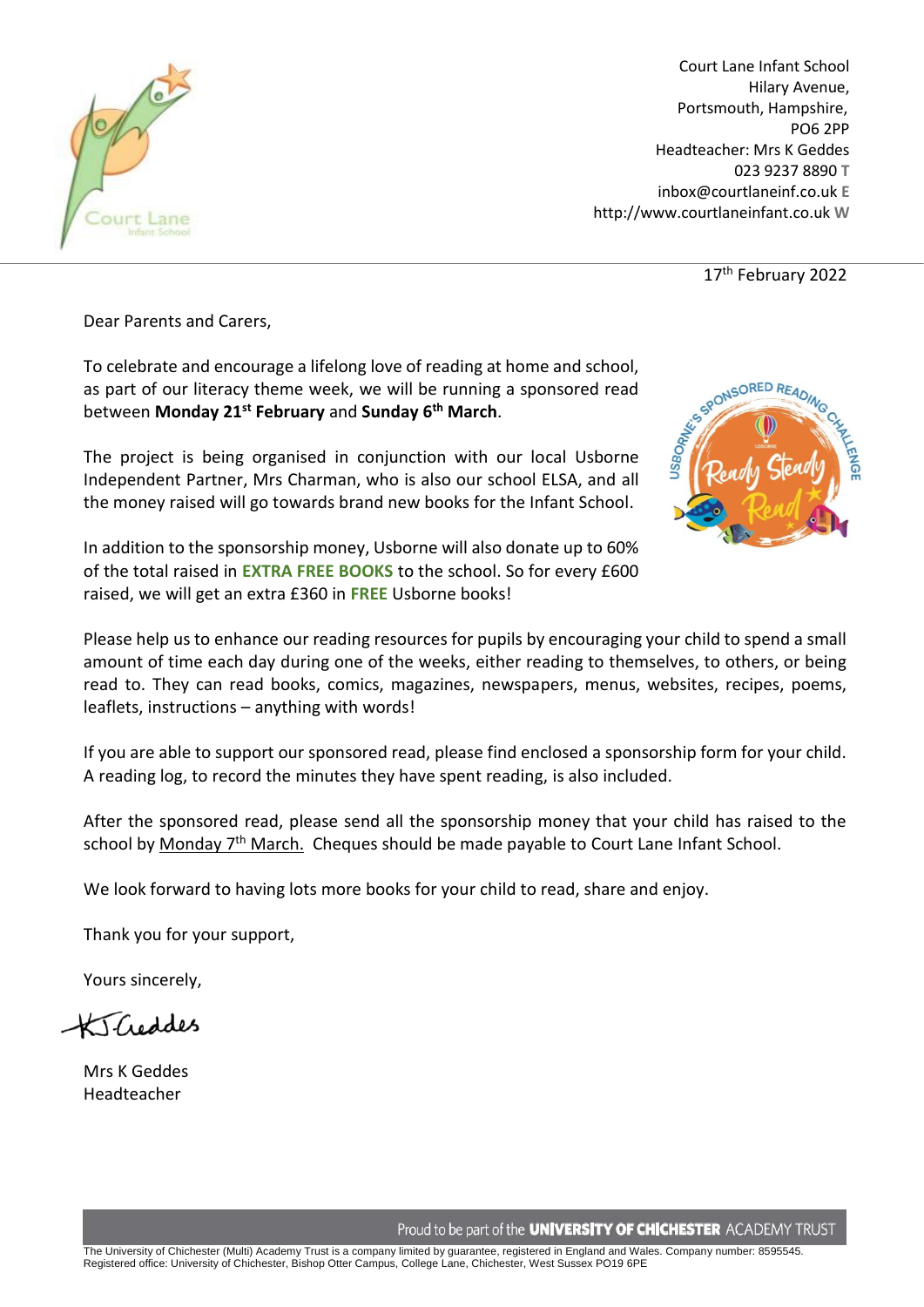## PLEASE SPONSOR ME





Sponsorship Form

Pupil's Name: Class:

| <b>SPONSOR'S NAME</b>         | <b>AMOUNT</b><br><b>PER</b><br><b>MINUTE</b> | or ONE OFF<br><b>AMOUNT</b> | <b>DATE</b><br><b>SPONSORSHIP</b><br><b>COLLECTED</b> | <b>TOTAL</b> |
|-------------------------------|----------------------------------------------|-----------------------------|-------------------------------------------------------|--------------|
|                               |                                              |                             |                                                       |              |
|                               |                                              |                             |                                                       |              |
|                               |                                              |                             |                                                       |              |
|                               |                                              |                             |                                                       |              |
|                               |                                              |                             |                                                       |              |
|                               |                                              |                             |                                                       |              |
|                               |                                              |                             |                                                       |              |
|                               |                                              |                             |                                                       |              |
|                               |                                              |                             |                                                       |              |
|                               |                                              |                             |                                                       |              |
|                               |                                              |                             |                                                       |              |
|                               |                                              |                             |                                                       |              |
|                               |                                              |                             |                                                       |              |
|                               |                                              |                             |                                                       |              |
|                               |                                              |                             |                                                       |              |
|                               |                                              |                             |                                                       |              |
| Total number of minutes read: |                                              | Total amount raised:        |                                                       |              |

Please return sponsorship money to the school by: **Monday 7th March 2022** *Please make cheques payable to Court Lane Infant School.*